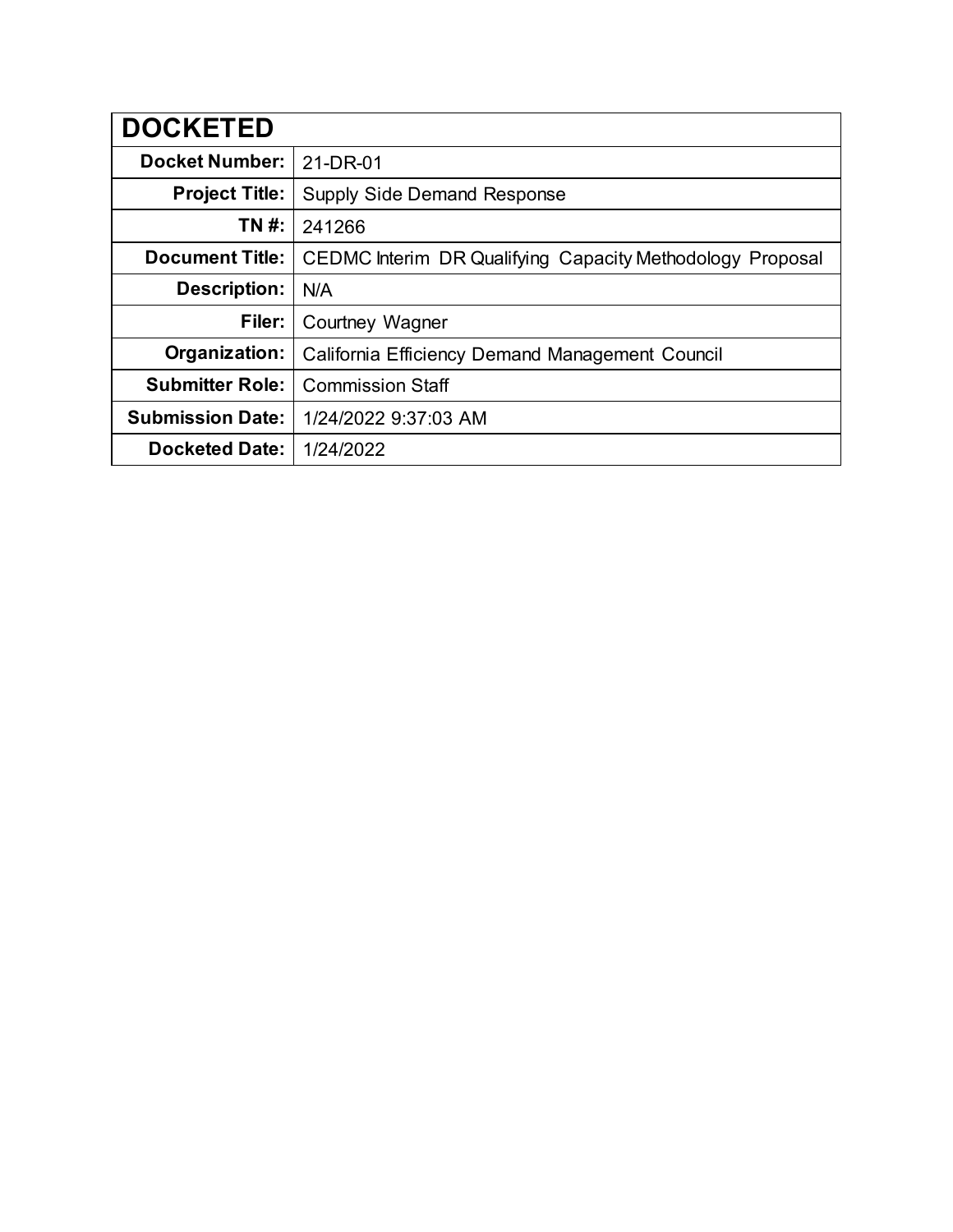

1111 Broadway, Suite 300 (WeWork) Oakland, CA 94607 Tel: 925-286-1710 Email: [gwikler@cedmc.org](mailto:gwikler@cedmc.org)

January 24, 2022

# **California Efficiency + Demand Management Council Interim DR Qualifying Capacity Methodology Proposal**

#### **Introduction**

The California Efficiency + Demand Management Council ("Council") provides its demand response ("DR") Qualifying Capacity ("QC") methodology proposal ("Council Proposal") for inclusion in the California Energy Commission's ("CEC") Supply Side DR QC working group interim report. This proposal is meant be considered by the California Public Utilities Commission ("CPUC") as an interim DR QC method in Rulemaking ("R.") 21-10-002. In this context, the Council defines "interim" as the time between now and CPUC deployment of the new Slice-of-Day framework, which the Council expects to be adopted in June 2022 in R.21-10-002. If adopted as an interim method, the Council recommends that the experience and lessons learned will inform its viability as a potential long-term DR QC method under a Slice-of-Day framework.

#### **Problem Statement**

The overriding goal of the CEC-led Supply-Side DR QC working group should be to develop one or more DR QC methodologies that works well for both third-party DR providers and investor-owned utilities ("IOUs") while ensuring that DR programs and resources are delivering value commensurate with their QC values. The current DR Load Impact Protocols ("LIPs") act as a barrier to third-party DR growth because they lack transparency, are very time-consuming, and bear a large cost to the DR provider with no guarantee of costrecovery - all without necessarily demonstrating greater accuracy than other approaches. For third-party DR to grow, a new approach is needed that will accurately reflect the capabilities of each DR provider, be transparent in how a DR portfolio QC value is determined, incur a reasonable cost, and require significantly less time to implement.

The current LIPs were developed for IOU DR programs which tend to be larger and more static than third-party DR providers' portfolios primarily due to generally stable or more predictable participation levels. In CPUC Decision ("D.") 19-06-026, the CPUC directed that third-party DR providers use the LIPs to determine their QC values beginning with the 2020 RA year.<sup>[1](#page-1-0)</sup> Since then, it has become very apparent that the LIPs are highly problematic for DR providers for several reasons which has created a significant barrier to third-party DR participation in California:

1. The accuracy of the LIPs is questionable for more dynamic portfolios. Unlike IOU programs, DR provider portfolios can significantly change from one year to the next because they have a financial interest in sizing their portfolios to meet market commitments and take advantage of market opportunities. Because of the uncertainty inherent in executing contracts and enrolling customers, portfolios may differ widely from year to year, both in size and customer composition. In addition, the

<span id="page-1-0"></span><sup>&</sup>lt;sup>1</sup> D.19-06-026, at Ordering Paragraph 18.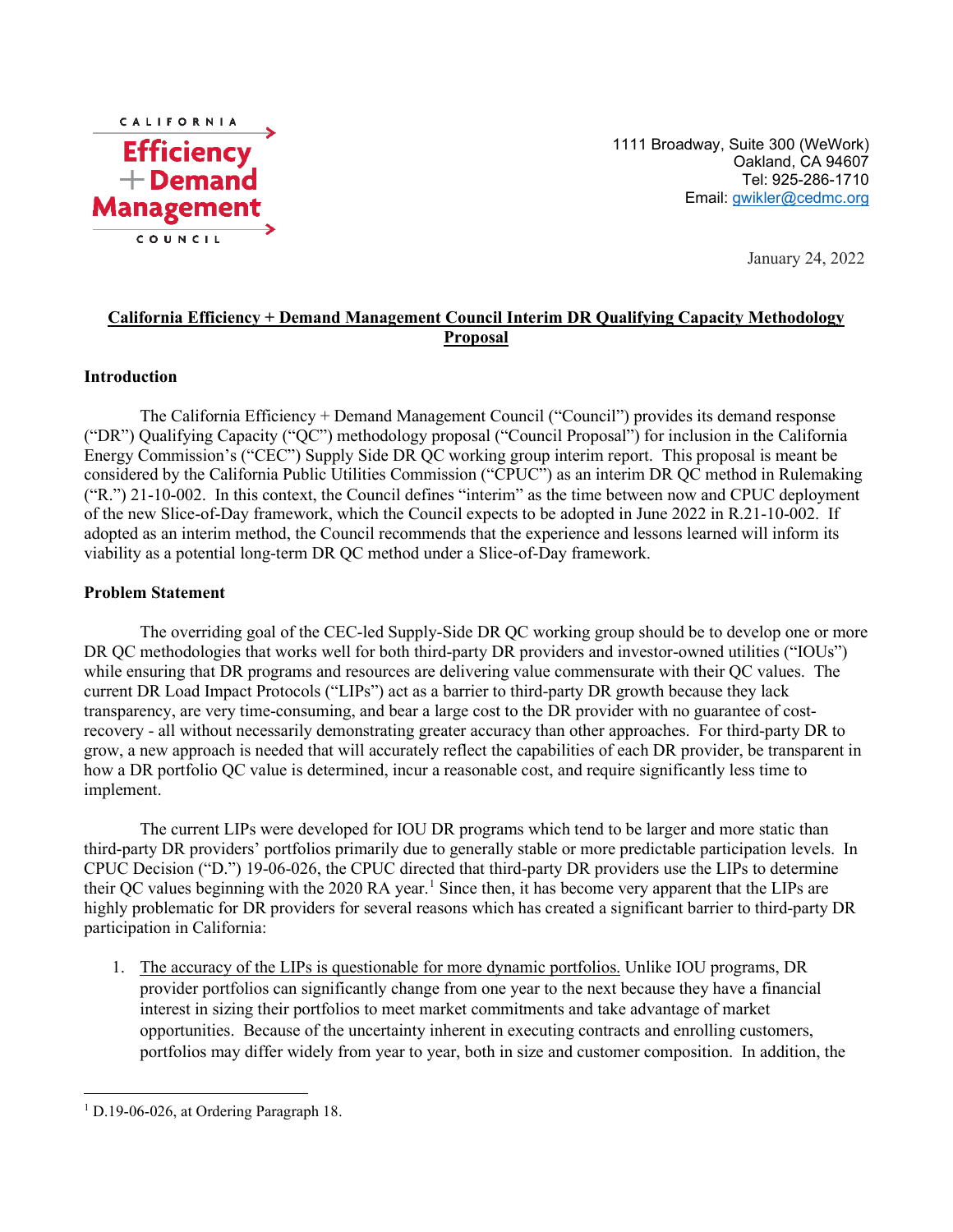extended timeframe of the LIP process leads to performance data being used from up to two years prior to the Resource Adequacy ("RA") delivery year. There is a two-year lag between the data used for LIP analysis and QC determination, and the RA delivery year. For example, the LIP process that kicked off in December 2021 will use data from the 2021 RA year to derive QC values for the 2023 RA delivery year. Under a majority of circumstances, it is difficult to argue that performance data that old is relevant to forecasting performance.

- 2. The LIP process is very time-consuming and limits participation in solicitations. The LIPs entail a fourmonth process beginning in December that culminates in a final report for each IOU and DR provider due on April 1 of each year. The final LIP reports are then assessed by the CPUC Energy Division over the following five months to determine the QC values of these DR programs in September. During this time, DR providers must be available to respond to Energy Division questions regarding their LIP reports; in addition, they must prepare for an annual workshop where IOUs and DR providers present their LIP reports. From start to finish, this process takes approximately ten months to determine QC values. This places a significant burden on Energy Division staff, given the voluminous nature of some LIP reports. In addition, because the Energy Division assigns preliminary RA requirements to IOUs and LSEs in June, DR providers are unable to participate in early LSE solicitations because they do not receive their NQC values until September. This is anti-competitive because it favors "steel in the ground" resources whose NQC values are generally fixed.
- 3. The LIP process is costly with no guarantee of cost recovery for third parties. The LIP process requires extensive analysis and reporting which requires the use of specialized consultants. This is very costly (typically more than \$100,000), especially for comparatively small portfolios because there is typically a floor to the cost, regardless of the portfolio size. This cost increases based on the number of customers and events. IOUs are guaranteed recovery of these costs through their DR program budgets but DR providers do not have that luxury which creates a clear competitive advantage for IOU DR programs versus third-party DR. Such a significant investment with no promise of cost recovery discourages some DR providers from participating in the LIP process.
- 4. The need for consultants to perform the LIP analysis acts as a bottleneck. There are a limited number of consultants who are able to perform the LIP analysis and, due to the intensive nature of this work, many consultants are limited in the number of LIP analyses they can perform. This leads to many IOUs and DR providers chasing a limited number of consultants which can lead to DR providers being frozen out of the LIP process and therefore unable to sell their capacity.
- 5. The Energy Division assessment of LIP reports lacks transparency. Once IOUs and DRPs submit their LIP reports on April 1, the Energy Division then determines whether to approve the NQC that is claimed in each LIP report or to discount it. To the extent that a discount is applied, it is usually unclear to the DR provider what the exact reasons were for the discount. For example, the Energy Division can discount a DR provider's NQC based on the per-customer load impact, enrollment forecast, or both. However, the Energy Division will not always explain the approved per-customer load impact and enrollment; instead, it will simply provide the approved NQC value with no explanation as to the underlying causes. To the Energy Division's credit, it has developed its *Guide to CPUC's Load Impact Protocols (LIP) Process* to provide information on best practices for LIP reports, but additional transparency around the final QC determination is necessary.

The Council believes that future DR growth will occur primarily through third parties, so a morestreamlined DR QC methodology is needed that better suits the more dynamic nature and business needs of DR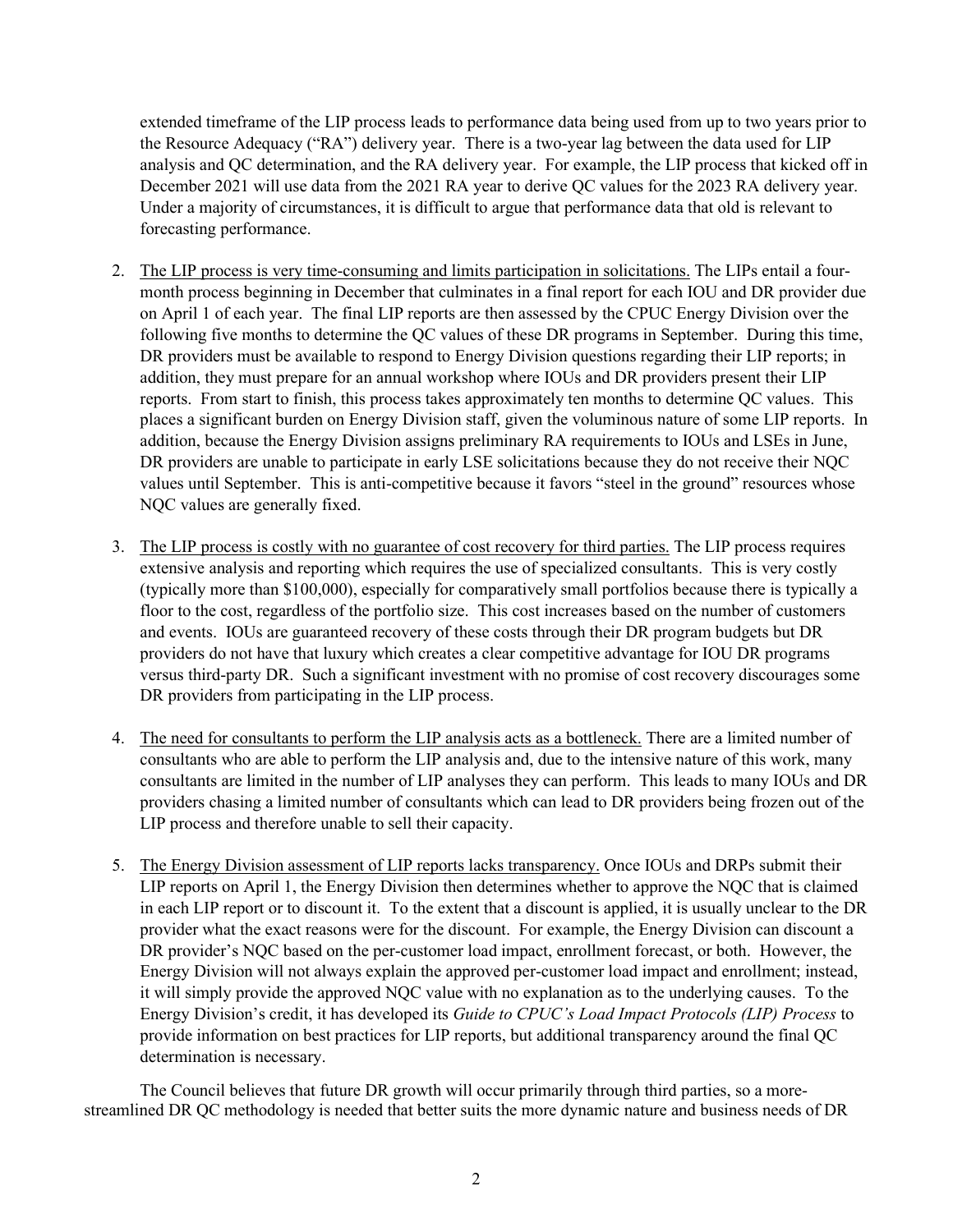providers. In many ways, the shortcomings of the LIPs represent the opposite of what the new DR QC methodology should look like. Specifically, the new methodology should:

- 1. Reflect DR provider assessments of their capabilities based on the most current information possible. The LIP process utilizes data from up to two years prior to the RA delivery year which rarely reflect current and expected DR portfolios.
- 2. Minimize the time required to receive a NQC value from the Energy Division. This will ensure higher quality information is used in the NQC valuation process, better enabling DR providers to participate in near-term IOU and LSE solicitations.
- 3. Be as transparent as possible. It is critical that DR providers understand the reasoning behind Energy Division assessments of their NQC values.
- 4. Minimize the cost to DR providers. Such a significant cost can be a barrier to entry in the DR market, especially to new entrants, because cost recovery is not guaranteed as it is for the IOUs.
- 5. Avoid or minimize the need for outside consultants. As stated above, this creates a bottleneck in the QC valuation process and can leave DR providers without a consultant and therefore unable to receive a QC value, thus preventing them from selling their RA capacity.
- 6. Reduce the Energy Division workload to determine DR QC values. This is a critical issue from the perspective of allocating limited Energy Division resources. The sheer volume of the April 1 LIP reports creates a substantial burden on the Energy Division staff who must assess them over five months. This time can be better spent on important policy issues.

## **The Council Proposal Addresses a Majority of the CEC Supply-Side DR QC Methodology Principles and Should Be Adopted as An Interim Methodology**

At the CEC's December 3 workshop in its Integrated Energy Policy Report ("IEPR") proceeding, the Council presented its "PJM/NYISO" method as a potential option as an interim solution. The PJM/NYISO is so named because it mimics the approach used by the eastern capacity markets in which each DR provider proposes its QC values to the market operator. The market operator performs an assessment on the inputs to the QC values and makes a determination on the amount of capacity each DR provider is authorized to sell in the next capacity auction.

The PJM/NYISO method is highly suitable as an interim method because it addresses almost all of the six needs listed above and can be easily implemented for the 2023 RA Year.

### **Premise of the Council Proposal**

The Council Proposal would utilize a significantly different approach compared to the LIPs that would be more effective in ensuring the delivery of contracted capacity than the LIPs while reflecting the actual capabilities of each DR provider. The LIPs utilize rigorous regression-based up-front analyses to estimate QC values but often lack a direct connection between DR provider capabilities as well as a process to ensure that they are actually delivering consistent with contractual commitments. Therefore, any perceived precision of LIP-based QC values is based on the belief that the associated regression models that are used to perform these analyses are somehow able to accurately predict future key inputs that directly impact DR QC values such as DR provider enrollment levels, penetration levels of enabling technologies, and other innovations that could improve DR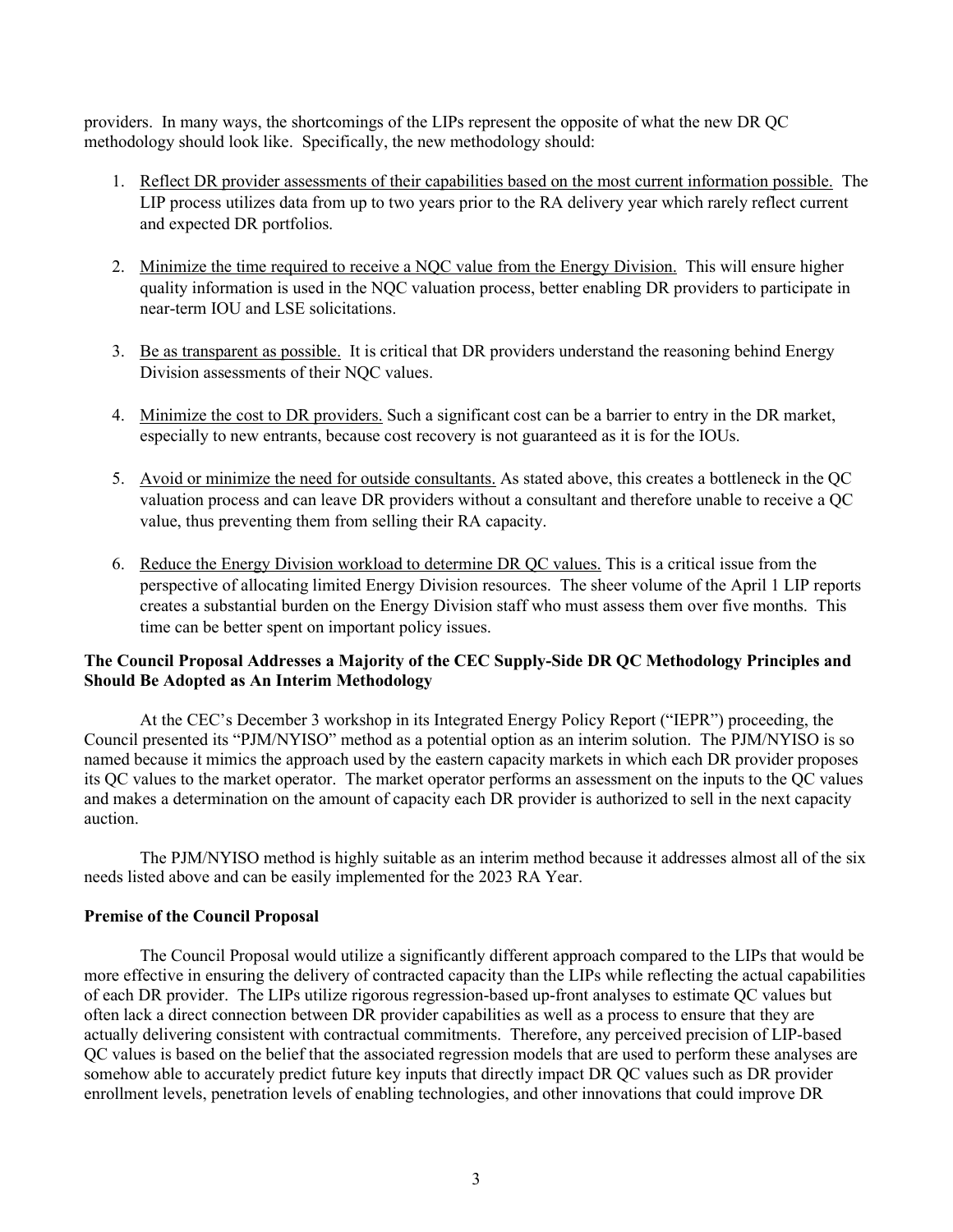customer participation and performance. In reality, LIP-based analyses cannot accurately predict these inputs which are subject to DR provider efforts and individual customer decisions, and cannot be influenced by the regression analyses themselves. DR providers are best positioned to know these inputs and can best assess how they translate into the amount of capacity they can responsibly sell. However, to ensure that DR providers are realistic in their estimates, a mechanism is needed to ensure that contracted capacity is delivered. The Council proposes to eliminate the use of LIP-based up-front analyses to estimate QC values, and replace it with a DR provider responsibility to assess the QC value of their portfolios, with continued Energy Division oversight over final QC value, while being subject to an after-the-fact penalty structure to ensure that contracted capacity is delivered.

## **Methodology Process**

The Council Proposal involves the following primary steps:

**1. DR Provider Analysis:** As frequently as on a quarterly basis, the DR provider performs its own internal analysis using its choice of analytical tools to calculate its Claimed QC (i.e., the amount of QC the DR provider forecasts that it can provide) for each month of a given period based on the prevailing CPUC RA framework and DR availability requirements.

Claimed QC values must be made at the System-level and, optionally, at the Local Capacity Area ("LCA") level, for up to three years in advance to allow DR providers to participate in multi-year LSE solicitations. LCA-level Claimed QC values are only required if the DR provider intends to sell Local RA. The current one-year limitation on DR NQC values poses a risk to DR providers when selling their capacity farther than one year in advance because it is unclear what their QC value will be in the future under the current LIP process.

The DR provider then provides its Claimed QC values and specified Supporting Data to the CPUC Energy Division for review and assessment, just as is currently done in the LIP process. The Supporting Data consist of:

- a. Current and projected number of Service Accounts
- b. Customer class, size, and technology type, if applicable
- c. Projected aggregated load (aggregated capacity in the case of behind-the-meter ("BTM") energy storage)
- d. Projected % of load impact or reduction (projected % of capacity delivered for energy storage)
- e. Nature of load being aggregated
- f. Dispatch method
- g. Historical performance data
- **2. Energy Division Assessment:** The Energy Division assesses the DR provider's Claimed QC values and Supporting Data. If necessary, the Energy Division follows up with the DR provider for additional documentation or clarifying questions. This step is similar to the current step under the LIP process in which the Energy Division reviews LIP reports and requests additional information if necessary. Once the Energy Division makes a determination on the DR provider's Awarded QC values, they post the NQC values on the current CPUC NQC List for the forward period requested by the DR provider (up to three RA years).
- **3. Contracting DR Capacity & Collateral Requirement:** Once a DR provider receives its NQC value, it is free to sell its capacity as Resource Adequacy. To ensure that DR providers will be able to deliver the capacity it contracts out (Contracted QC), each will be required to provide a \$2,500/MW-year collateral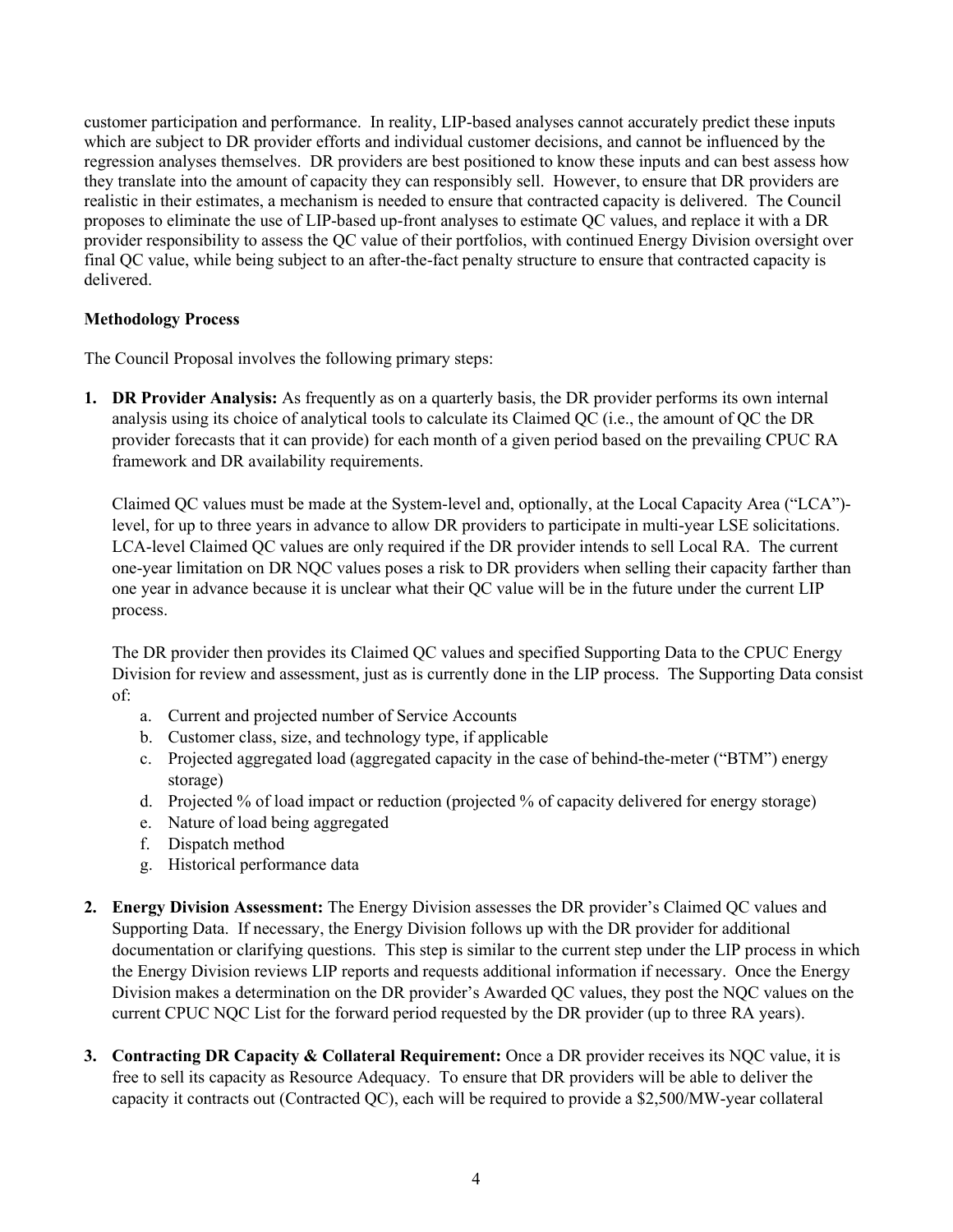payment to the Energy Division to be held in escrow based on the amount of NQC they have contracted out. To be clear, the Collateral Requirement would not apply to Awarded QC because a DR provider should not be required to provide collateral on capacity it has not sold. In the future, those DR providers with a strong track record of reliable capacity deliveries could potentially be subject to lower or no collateral payments. Payment of the Collateral Requirement would be due two months prior to the beginning of the contract delivery period. A DR provider can notify the Energy Division at any time if its Collateral Requirement should be reduced to reflect less capacity under contract.

- **4. Performance Assessment:** On an annual basis, for each RA contract, DR providers would submit to the Energy Division a completed Demonstrated Capacity template and associated invoices for each RA contract that compares the amount of capacity delivered against the Monthly Supply Plan QC for each RA contract for each month. As Contract Quantities are grossed up by the Planning Reserve Margin and Transmission Loss Factors, comparing performance against Supply Plan values ensures accurate evaluation of load impacts net of the gross ups. For months for which the local IOU has provided less than 95% of Revenue Quality Meter Data ("RQMD"), the DR provider will be exempt from providing Demonstrated Capacity data. Demonstrated Capacity reflects CAISO market performance based on the following delivery types during the prevailing Availability Assessment Hours: 1) full economic dispatch, 2) full dispatch test event, or, 3) when there is no full economic dispatch or test event, CAISO market bids during the applicable Must Offer Obligation ("MOO") hours. This approach directly aligns CAISO market settlement with capacity performance because DR providers will be required to bid consistent with their Monthly Supply Plan QC. The following Demonstrated Capacity guidelines would apply:
	- a. Each resource within a contract may provide a different ratio of full economic dispatches and market bids, but the prevailing RA testing rules for DR resources must be observed. For example, a DR provider has a Monthly Supply Plan of 4 MW of RA capacity using two 2-MW resources in different sub-Load Aggregation Points ("subLAP"). Resource 1 may meet its Demonstrated Capacity requirements using full economic dispatches and test events (i.e., it is dispatched in each month), whereas Resource 2 may meet its Demonstrated Capacity requirements using only test events and market bids.
	- b. To count toward Demonstrated Capacity, a test event must be for the full resource amount, subject to the prevailing CPUC DR testing rules. The Demonstrated Capacity value of a test event is the average output during the entire test event.
	- c. The current order of Demonstrated Capacity is as follows: 1) if there is a full market dispatch of a resource in a month, the results must be used for Demonstrated Capacity; 2) if there is a test of a resource in a month, the results must be used for Demonstrated Capacity; and 3) only if there is no dispatch or test of a resource in a month can the bidding detail for a resource under the MOO be used for Demonstrated Capacity.
	- d. Customer location movement between resources within a month is prohibited, except under the following circumstances:
		- i. Newly enrolled customers can be added to a resource.
		- ii. A customer who exits the Auction Mechanism may be dropped from a resource.
		- iii. If the above changes make a resource trigger the CAISO's 10 MW telemetry requirement, or have it drop below the minimum Proxy Demand Response size of 100 kw resources, resources may be split or combined mid-month to continue to meet CAISO market requirements.
	- e. The DR provider must avoid any potential double counting of customer performance associated with service account movement permitted by the exemptions when invoicing Demonstrated Capacity. In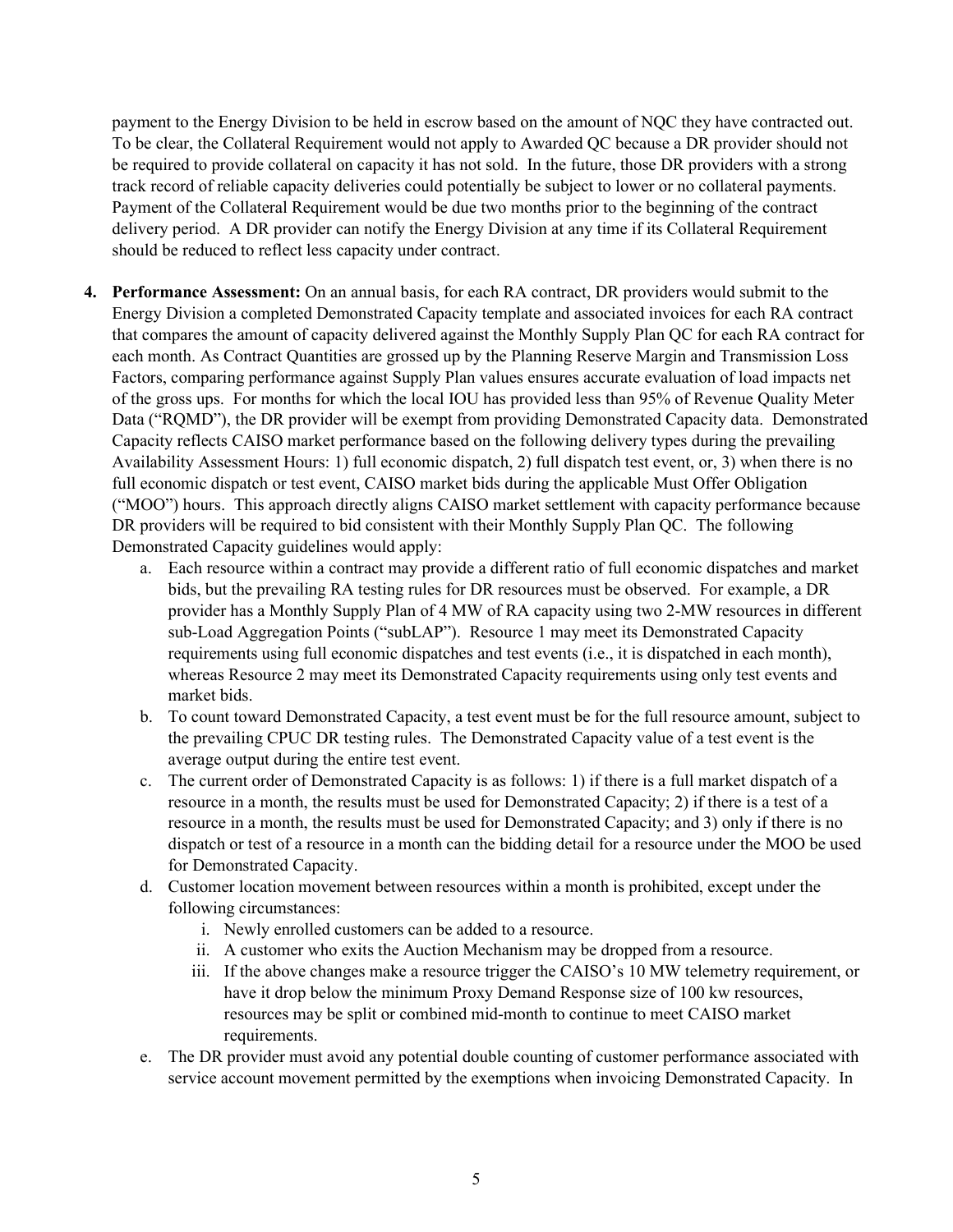order to mitigate double counting of customer performance, all customers not having been dispatched through an economic dispatch must be tested within the same month.

- f. The baseline method used for energy settlement at the CAISO must be the same as the baseline method used to invoice Demonstrated Capacity.
- **5. Penalty Assessment (if necessary):** Penalty assessments are assessed on an annual basis by the Energy Division based on the Demonstrated Capacity information provided during the performance assessment described above. The Energy Division will assess monthly performance for each individual contract. The Council proposes that the Pacific Gas and Electric Company ("PG&E") Capacity Bidding Program ("CBP") penalty structure be used to ensure equitability with IOU DR programs to maintain equitability with IOU DR programs.

| <b>PG&amp;E CBP Penalty Structure</b>       |                             |  |
|---------------------------------------------|-----------------------------|--|
| <b>Contracted QC vs. DC Value</b>           | <b>Penalty</b>              |  |
| 105% - 75% of Monthly Supply Plan QC        | None                        |  |
| <75% to >=60% of Monthly Supply Plan QC     | $50\%$ of DC                |  |
| $\leq 60\%$ to 0% of Monthly Supply Plan QC | $(60%$ -Hourly<br>Delivered |  |
|                                             | Capacity Ratio of<br>DC     |  |

If the average monthly performance for an RA contract is above 75%, DR providers will receive 100% of their Collateral Requirement associated with that specific contract.<sup>[2](#page-6-0)</sup> If the average monthly performance is between 60%-75%, DR provider will lose 50% of their Collateral Requirement. If the average monthly performance is below 60%, DR providers will lose 100% of their Collateral Requirement. Any loss of a DR provider's Collateral Requirement due to poor performance would be provided by the Energy Division to the contracting LSE. Any loss of a DR provider's Collateral Requirement would need to be replenished as necessary based on its contracted capacity for the following year.

# **QC Process Timeline**

- Quarter 1 Cycle
	- o December 1: Updated Claimed QC for up to 3 years beginning in Q2 due to Energy Division
	- o January 1: Updated Awarded QC issued by Energy Division
	- o February 1: Updated Contracted QC due to Energy Division; incremental Collateral Requirement due, if required
	- o February 15 (est.): Month-Ahead Supply Plans due for April
- Quarter 2 Cycle
	- o March 1: Updated Claimed QC for up to 3 years beginning in Q3 due to Energy Division

<span id="page-6-0"></span><sup>2</sup> Penalties would be assessed for each individual contract. For example, a DR provider has two RA contracts – Contract One is for 10 MW and Contract Two is for 5 MW. The DR provider would put up \$25,000 for Contract One and \$12,500 for Contract Two for a total collateral of \$37,500. If the DR provider performs, on average, at 70% for Contract One and at 95% for Contract Two, they will receive back 50% of the collateral associated with Contract One and 100% of the collateral associated with Contract Two, for a total of \$25,000.